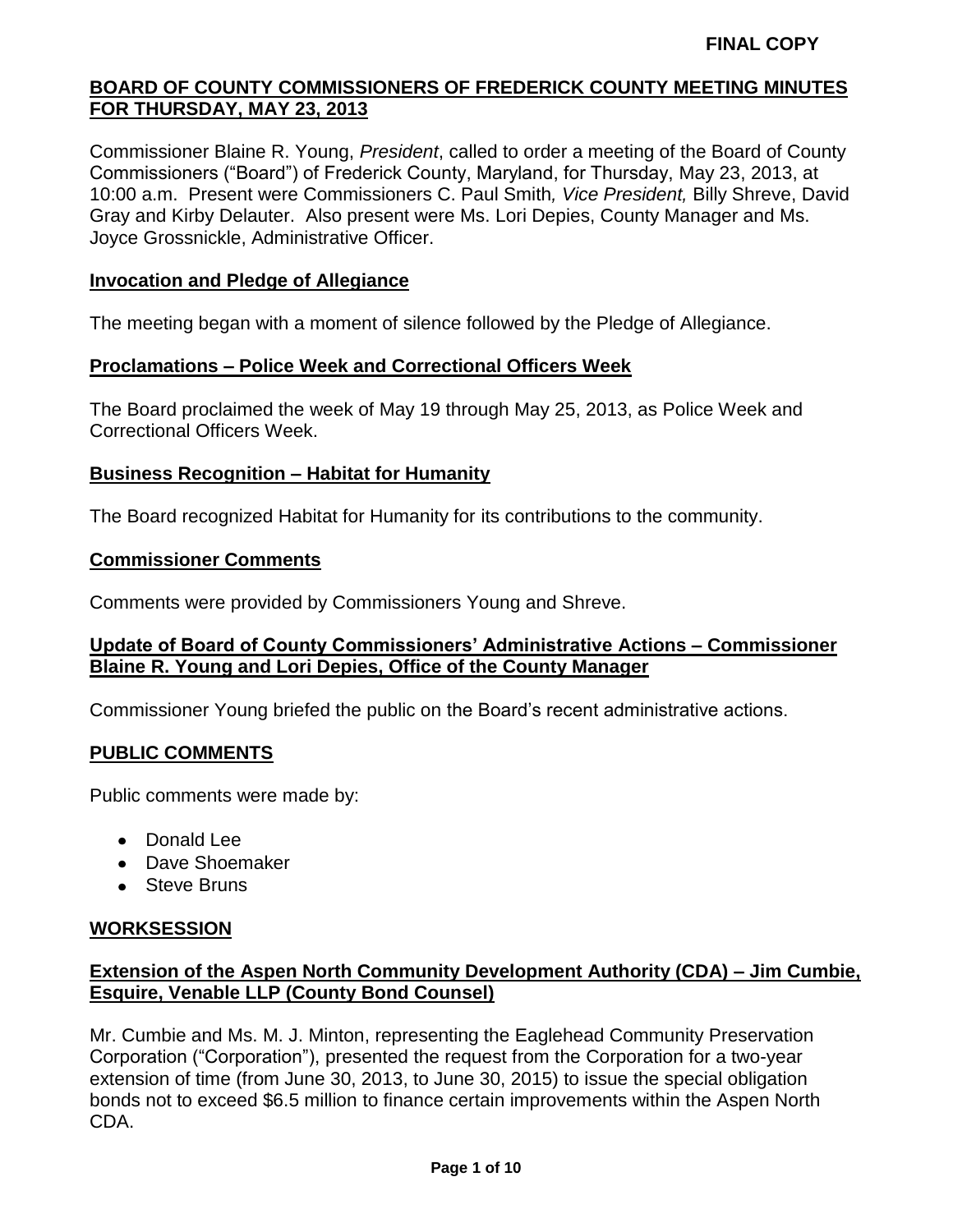*Motion to approve the request for the time extension – Passed 5-0.*

| <b>COMMISSIONERS</b> | <b>MOTION</b> | <b>SECOND</b> | <b>YES</b> | NO | <b>ABSTAIN</b> | <b>NOT PRESENT</b> |
|----------------------|---------------|---------------|------------|----|----------------|--------------------|
| Young                |               |               |            |    |                |                    |
| <b>Smith</b>         |               |               | ∸          |    |                |                    |
| <b>Shreve</b>        |               |               |            |    |                |                    |
| Gray                 |               |               | -43        |    |                |                    |
| <b>Delauter</b>      |               | ◢             | $\lambda$  |    |                |                    |

### **ADMINISTRATIVE BUSINESS**

# **Citizens Care and Rehabilitation Center (CCRC) / Montevue Assisted Living (MAL) Recommendation – Request for Public Hearing – Lori Depies, Office of the County Manager**

Ms. Depies introduced Mr. Stan Snow of Aurora Healthcare Management, whose company has offered \$30 million to purchase the CCRC and MAL from Frederick County Government. Aurora Healthcare Management was selected by the evaluation committee as the favored proposer.

Also present for this discussion were Erin White, Susan Blum, and Diane George, Finance Division; John Mathias and Richard McCain, Office of the County Attorney; Mitch Hose, Human Resources Division; and Jim Cumbie, Esquire, Venable LLP (County Bond Counsel).

It was noted the offer made to Frederick County Government by Aurora Healthcare Management to purchase the CCRC and MAL would need to be taken through the public hearing process. The public hearing has been slated to take place on Tuesday, June 25 at 6 p.m. at the Jack B. Kussmaul Theater at Frederick Community College.

Mr. Mathias presented the draft ordinance regarding the repeal and re-enactment of Article II, Sections I-11-21 through 1-11-26 of the Frederick County Code that would essentially abolish the Citizens Nursing Home Board of Trustees and to adopt a new Article II, Section 1-11-21 that would allow the Board to operate the Citizens Nursing Home and MAL. Mr. Mathias indicated the Board would need to decide if this ordinance should be taken through the public hearing process.

*Motion to take the offer made by Aurora Healthcare Management through the public hearing process – Passed 4-1.*

| <b>COMMISSIONERS</b> | <b>MOTION</b> | <b>SECOND</b> | <b>YES</b> | N <sub>O</sub> | <b>ABSTAIN</b> | <b>NOT PRESENT</b> |
|----------------------|---------------|---------------|------------|----------------|----------------|--------------------|
| Young                |               |               |            |                |                |                    |
| Smith                | -43           |               |            |                |                |                    |
| Shreve               |               | л             |            |                |                |                    |
| Gray                 |               |               |            |                |                |                    |
| <b>Delauter</b>      |               |               | ∡ъ         |                |                |                    |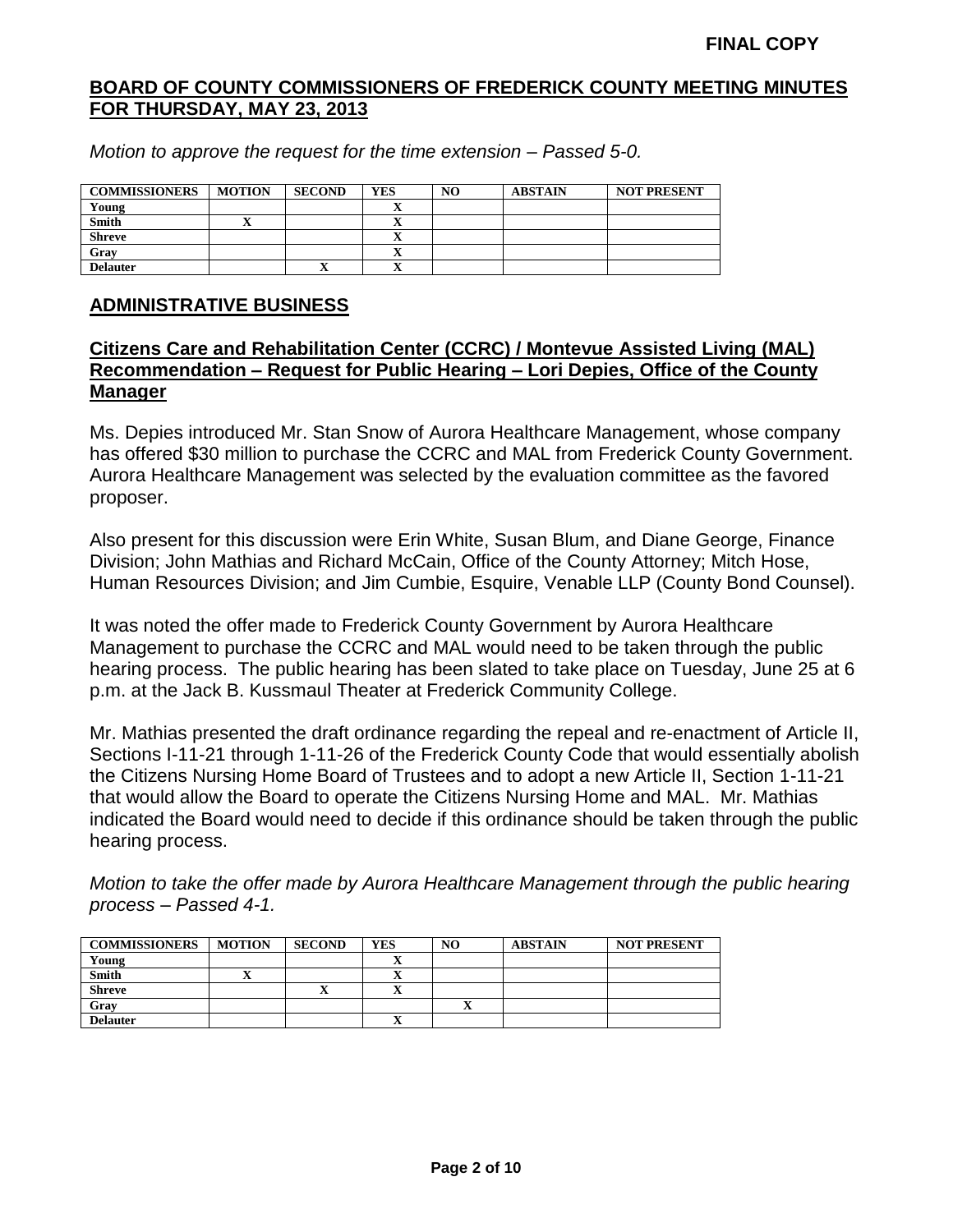*Motion to take the proposed ordinance to abolish the Citizens Nursing Home Board of Trustees through the public hearing process – Passed 4-1.*

| <b>COMMISSIONERS</b> | <b>MOTION</b> | <b>SECOND</b> | <b>YES</b>               | NO | <b>ABSTAIN</b> | <b>NOT PRESENT</b> |
|----------------------|---------------|---------------|--------------------------|----|----------------|--------------------|
| Young                | ◢             |               | $\overline{\phantom{a}}$ |    |                |                    |
| <b>Smith</b>         |               |               |                          |    |                |                    |
| <b>Shreve</b>        |               |               |                          |    |                |                    |
| Gray                 |               |               |                          | ◠  |                |                    |
| <b>Delauter</b>      |               |               |                          |    |                |                    |

# **CONSENT AGENDA**

The following items were considered on the consent agenda:

- Purchasing Memo #13-133 Legal Services for Frederick County Retirement Plans
- Purchasing Memo #13-134 Actuarial Consulting Services for Frederick County Retirement Plan
- Purchasing Memo #13-136 Investment Advisory Consulting Services
- Purchasing Memo #13-138 PeopleSoft Pension Administration Module Functional and Technical Support Services (Contract Renewal)
- Purchasing Memo #13-150 Surface Coat of Various Frederick County Roadways
- #BT-13-171, Housing and Community Development, Citizens Services Division
- Board of Education Current Expense Fund Amendment #2-13 (No County Budget Transfer Required)
- Construction Change Order No. 24 New Design Water Transmission Main, Part 5 and Attached Budget Transfer
- FY 2014 Consolidated Local Implementation Grant for the Frederick County Infants and Toddlers Program and Attached Budget Transfer
- Victim of Crime Assistance (VOCA) Grant

*Motion to approve the consent agenda as presented – Passed 5-0.*

| <b>COMMISSIONERS</b> | <b>MOTION</b> | <b>SECOND</b> | <b>YES</b> | <b>NO</b> | <b>ABSTAIN</b> | <b>NOT PRESENT</b> |
|----------------------|---------------|---------------|------------|-----------|----------------|--------------------|
| Young                |               |               |            |           |                |                    |
| <b>Smith</b>         |               |               |            |           |                |                    |
| <b>Shreve</b>        |               |               |            |           |                |                    |
| Grav                 |               |               |            |           |                |                    |
| <b>Delauter</b>      |               |               |            |           |                |                    |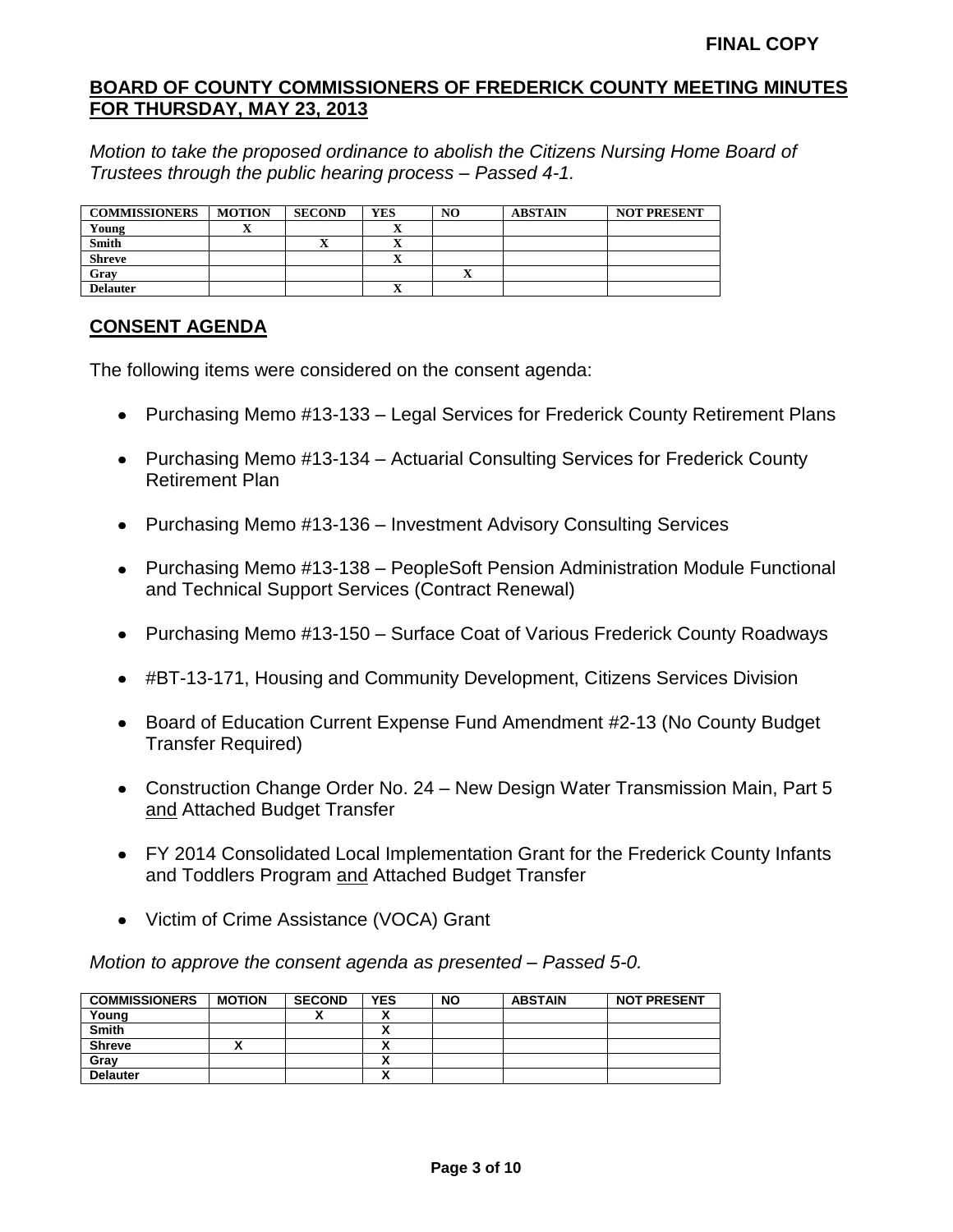# **AGENDA BRIEFING**

Commissioner Young noted the Board would hold public hearings on Thursday, May 30 at 10:00 a.m. on the Watershed Protection and Restoration Special Revenue Fund and Program and the sale of the 7630 Hayward Road property.

#### **WORKSESSION**

### **Appointments/Reappointments to Boards/Commissions – Joyce Grossnickle, Office of the County Manager**

#### Commission on Disabilities

*Motion to reappoint Mary Kemp and Linda Werner to serve terms to expire June 30, 2015, reappoint Gil House to serve a three-year term to begin July 1, 2013, and expire June 30, 2016; and to appoint Marlene Kenny and Debra Overs to serve a term to expire June 30, 2013, and to also serve three-year terms to begin July 1,2013, and expire June 30, 2016; and appoint Ashley VanCleef to serve a term to expire June 30, 2014 – Passed 5-0.*

| <b>COMMISSIONERS</b> | <b>MOTION</b> | <b>SECOND</b> | <b>YES</b> | <b>NO</b> | <b>ABSTAIN</b> | <b>NOT PRESENT</b> |
|----------------------|---------------|---------------|------------|-----------|----------------|--------------------|
| Young                |               |               |            |           |                |                    |
| <b>Smith</b>         |               |               | ~          |           |                |                    |
| <b>Shreve</b>        |               |               | ^          |           |                |                    |
| Gray                 |               |               |            |           |                |                    |
| <b>Delauter</b>      |               |               |            |           |                |                    |

#### Parks and Recreation Commission

*Motion to reappoint Robert Failor to serve a four-year term to begin July 1, 2013, and expire June 30, 2017; to appoint Harry Lashley to serve a term to expire June 30, 2016; and to appoint Paul Spurrier to serve a four-year term to begin July 1,2013, and expire June 30, 2017 – Passed 5-0.*

| <b>COMMISSIONERS</b> | <b>MOTION</b> | <b>SECOND</b> | <b>YES</b>             | <b>NO</b> | <b>ABSTAIN</b> | <b>NOT PRESENT</b> |
|----------------------|---------------|---------------|------------------------|-----------|----------------|--------------------|
| Young                |               |               |                        |           |                |                    |
| <b>Smith</b>         |               |               |                        |           |                |                    |
| <b>Shreve</b>        |               |               |                        |           |                |                    |
| Grav                 |               |               |                        |           |                |                    |
| <b>Delauter</b>      |               |               | $\mathbf{\mathcal{L}}$ |           |                |                    |

#### Public Library Board

*Motion to reappoint Blanca Poteat to serve a five-year term to begin July 1, 2013, and expire June 30, 2018 – Passed 5-0.*

| <b>COMMISSIONERS</b> | <b>MOTION</b> | <b>SECOND</b> | <b>YES</b>               | <b>NO</b> | <b>ABSTAIN</b> | <b>NOT PRESENT</b> |
|----------------------|---------------|---------------|--------------------------|-----------|----------------|--------------------|
| Young                |               |               | ^                        |           |                |                    |
| <b>Smith</b>         |               |               | $\mathbf{v}$             |           |                |                    |
| <b>Shreve</b>        |               |               |                          |           |                |                    |
| Gray                 |               |               | $\overline{\phantom{a}}$ |           |                |                    |
| <b>Delauter</b>      |               |               | $\mathbf{r}$             |           |                |                    |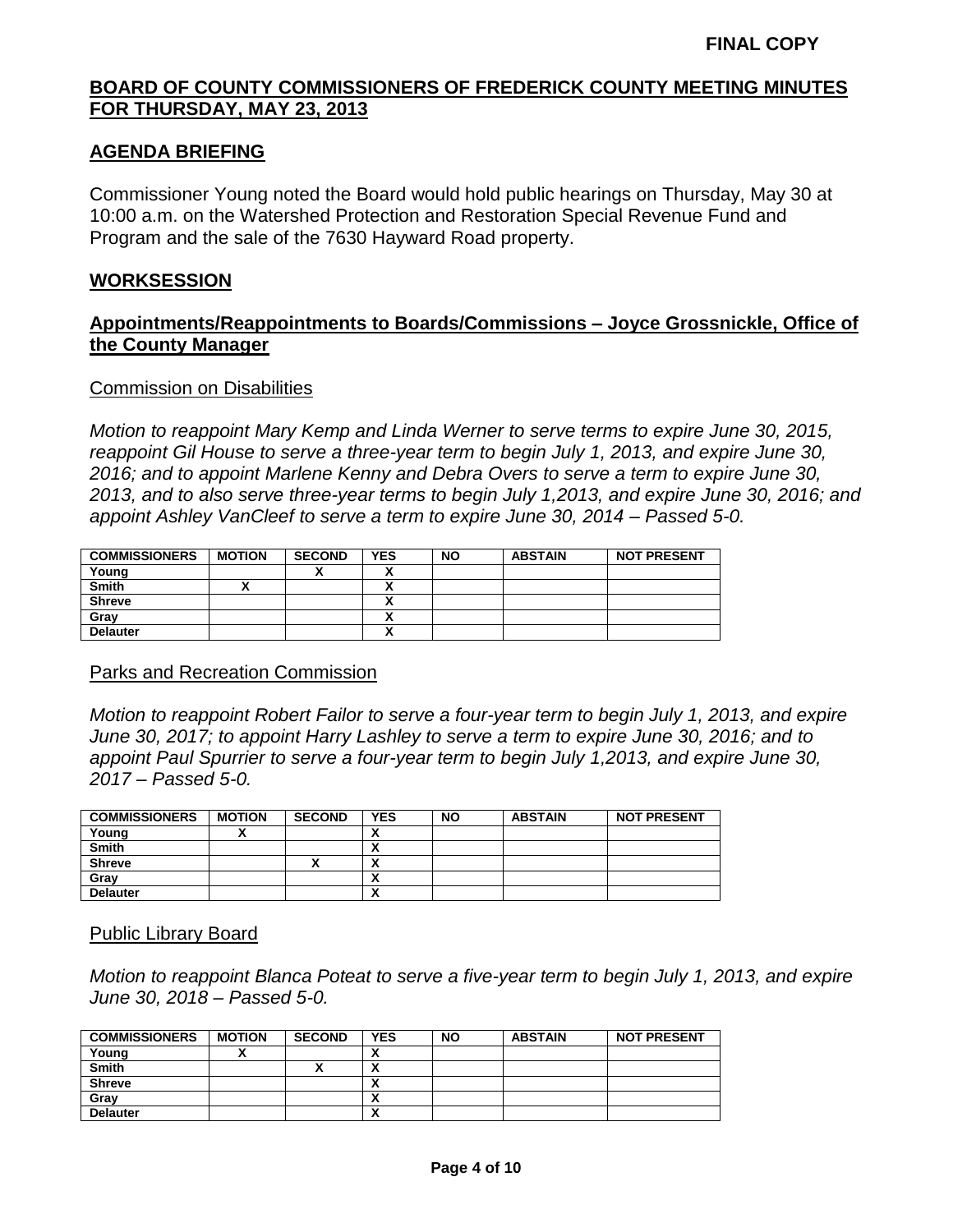Metropolitan Washington Council of Governments (MWCOG) – Human Services and Public Safety Policy Committee

*Motion to approve sending the recommendation to the MWCOG to have County Commissioners' Liaison Dave Dunn serve as Frederick County's alternate on the MWCOG's Human Services and Public Safety Policy Committee – Passed 5-0.*

| <b>COMMISSIONERS</b> | <b>MOTION</b> | <b>SECOND</b> | <b>YES</b>               | <b>NO</b> | <b>ABSTAIN</b> | <b>NOT PRESENT</b> |
|----------------------|---------------|---------------|--------------------------|-----------|----------------|--------------------|
| Young                |               |               | ^                        |           |                |                    |
| <b>Smith</b>         |               |               | ~                        |           |                |                    |
| <b>Shreve</b>        | ~             |               | Λ                        |           |                |                    |
| Gray                 |               |               | Λ                        |           |                |                    |
| <b>Delauter</b>      |               |               | $\overline{\phantom{a}}$ |           |                |                    |

(Commissioner Young left the meeting.)

# **State Highway Needs Inventory Update – Jim Gugel and Dial Keju, Community Development Division**

Mr. Gugel and Mr. Keju reviewed the projects listed on the State Highway Needs Inventory noting that staff had spent significant efforts preparing proposed modifications to the current inventory that were considered necessary. Staff was seeking the Board's approval of the recommended revisions to the inventory listing and to forward it on to the State Highway Administration.

*Motion to approve the recommended revisions to the inventory listing – Passed 4-0.*

| <b>COMMISSIONERS</b> | <b>MOTION</b> | <b>SECOND</b> | <b>YES</b>               | <b>NO</b> | <b>ABSTAIN</b> | <b>NOT PRESENT</b> |
|----------------------|---------------|---------------|--------------------------|-----------|----------------|--------------------|
| Young                |               |               |                          |           |                |                    |
| <b>Smith</b>         |               |               | $\overline{\phantom{a}}$ |           |                |                    |
| <b>Shreve</b>        |               |               |                          |           |                |                    |
| Grav                 |               |               |                          |           |                |                    |
| <b>Delauter</b>      |               |               | $\mathbf{v}$             |           |                |                    |

(Commissioner Young returned to the meeting.)

### **Third Quarter Financial Analysis – Reporting Financial Results for Nine Months Ended March 31, 2013 – Erin White, Finance Division**

Also joining Ms. White at the table from the Finance Division were Melanie Thom and Kathi Tritsch. Staff presented the third quarter financial analysis (reporting financial results for nine months ended March 31, 2013).

No action was taken by the Board since this agenda item was for informational purposes only.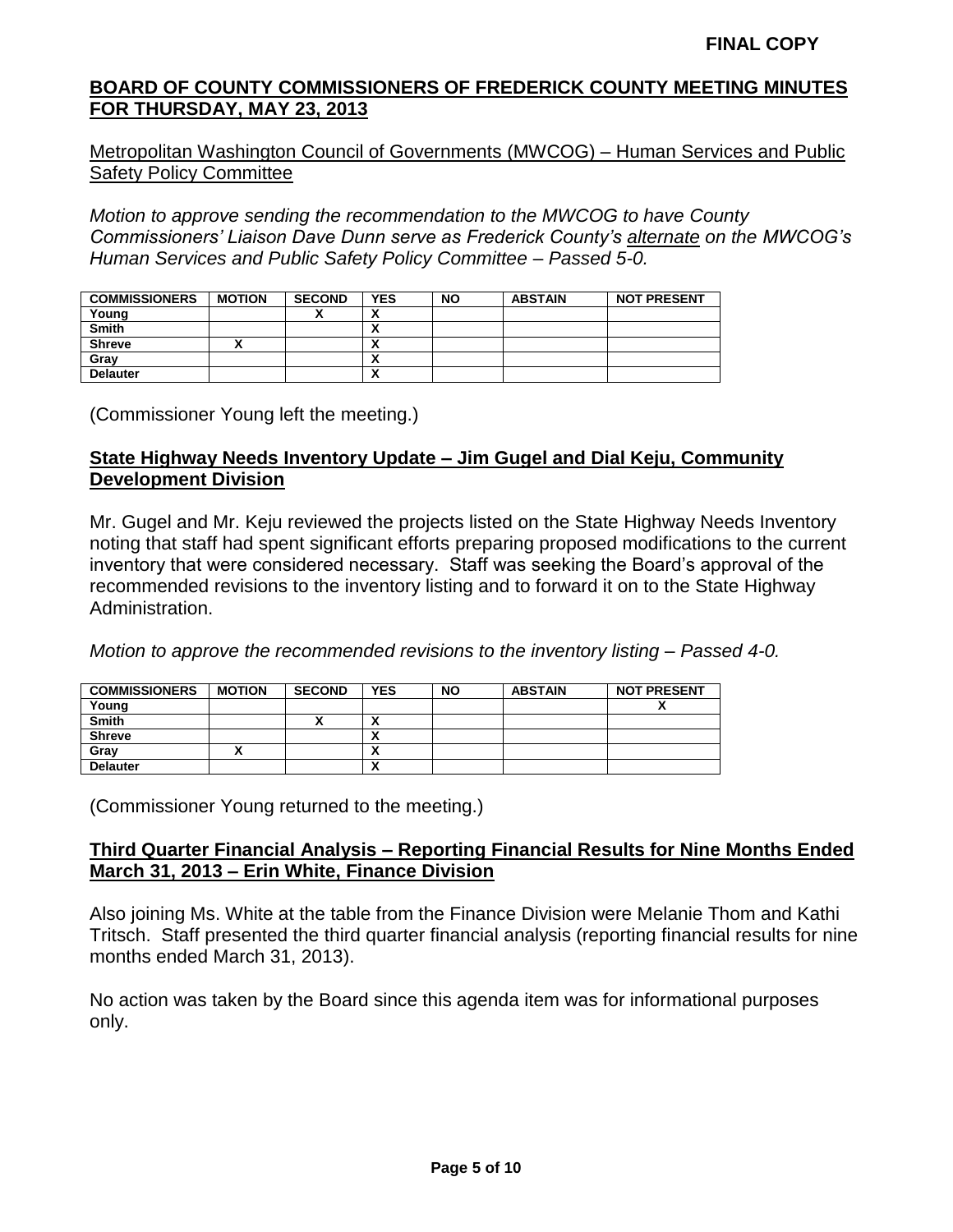#### **ADMINISTRATIVE BUSINESS**

#### **Business Updates – Helen Riddle, Community Development Division**

Ms. Riddle updated the Board on business activity in Frederick County.

#### **Public Works Division FY 2014 Initiatives – Chuck Nipe, Public Works Division**

Mr. Nipe presented the proposed initiatives pertaining to the issues of fleet utilization, workforce, building consolidation, pilot programs, and synergies within his division.

No action was taken by the Board since this agenda item was for informational purposes only.

#### **Fleet Utilization Study – Pat Hannah, Public Works Division**

Joining Mr. Hannah at the table was Chuck Nipe, Director, Public Works Division.

Mr. Hannah noted that in an effort to "right size" the county's fleet, the Department of Fleet Services performed a review of vehicle utilization and distribution in order to determine recommendations for sharing the use of vehicles/equipment between departments as well as determine underutilized/obsolete units for possible disposal. Staff was seeking the Board's approval to implement the recommendations summarized in the staff report and detailed in the Fleet Utilization Study dated May 2013.

*Motion to approve going forward with the study as recommended by staff – Passed 5-0.*

| <b>COMMISSIONERS</b> | <b>MOTION</b> | <b>SECOND</b> | <b>YES</b> | <b>NO</b> | <b>ABSTAIN</b> | <b>NOT PRESENT</b> |
|----------------------|---------------|---------------|------------|-----------|----------------|--------------------|
| Young                |               |               |            |           |                |                    |
| <b>Smith</b>         |               |               |            |           |                |                    |
| <b>Shreve</b>        |               |               |            |           |                |                    |
| Grav                 |               |               |            |           |                |                    |
| <b>Delauter</b>      |               |               |            |           |                |                    |

# **Frederick County Government Strategic Plan FY 2011 – FY 2015 (April 2013) – Lori Depies, County Manager**

Ms. Depies provided the quarterly update on the Frederick County Government Strategic Plan FY 2011 – FY 2015. The report (for the time period August 2011 through April 1, 2013) delineated the progress the division directors have made concerning the goals, objectives, action steps, timelines, needed resources, estimated costs, and recommendations for an alternative plan of implementation. To date 65.9% of all objectives have been completed.

By unanimous consent, the Board approved the quarterly update.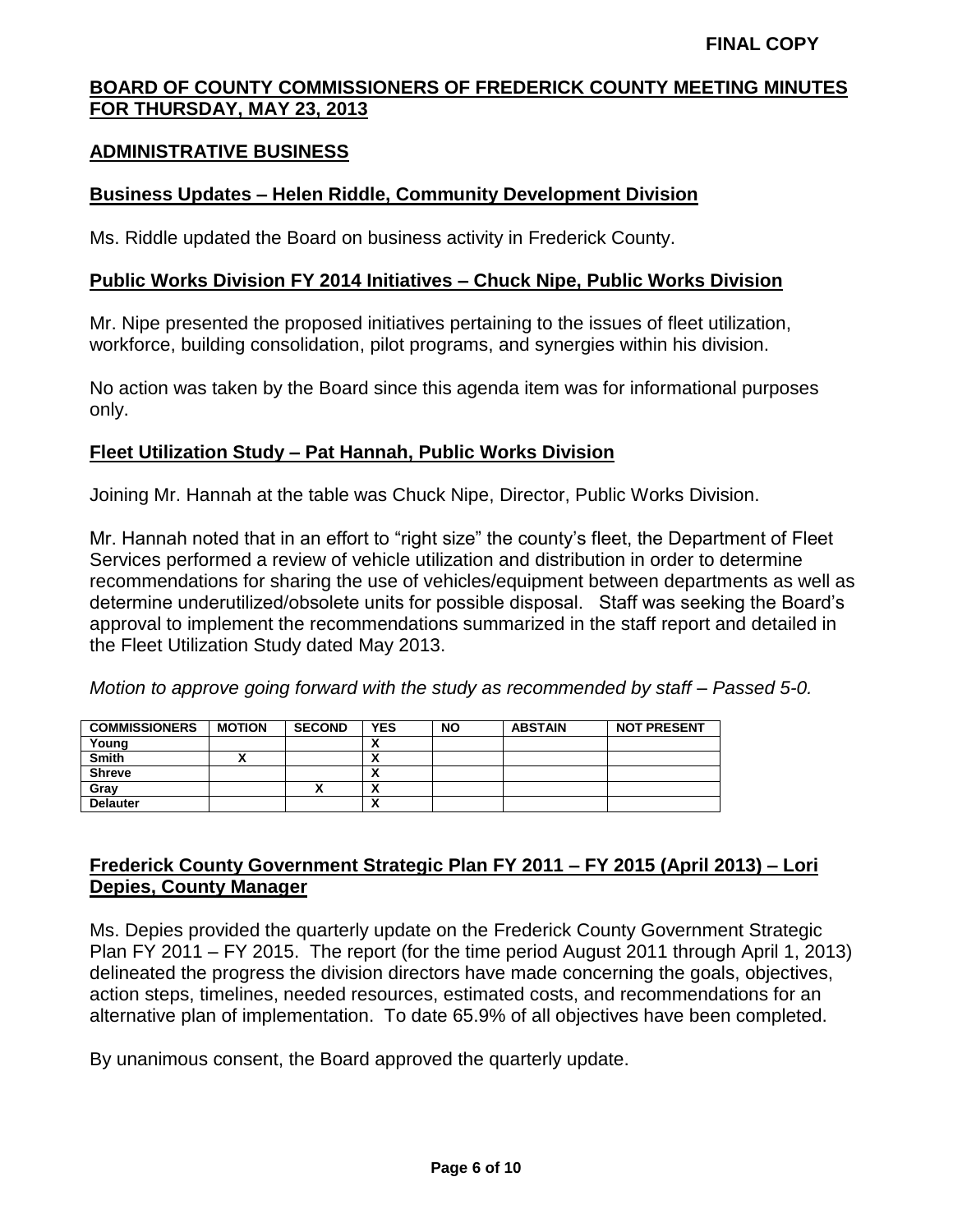# **Proposed Amendments to the Frederick County Strategic Plan FY 2011 – FY 2015 - Lori Depies, County Manager**

Ms. Depies indicated two requests were received from staff to delete two objectives from the Frederick County Strategic Plan FY 2011 – FY 2015 as follows:

#### Community Development Division

Objective #1.8 - By June 2013, assess and develop new employment corridors through the Community and Corridor Planning Process in an effort to increase new employment opportunities along strategic thoroughfare throughout the County.

#### Emergency Management Division

Objective #4.4 - By January 2013, assess the need to enhance the public service capabilities of employees by expand incorporating additional mobile devices into the environment, as appropriate, to improve response, communications, and public interaction.

Currently, there are six goals and 46 objectives. If the Board approved the request, there would still be six goals but only 42 objectives.

*Motion to delete the two objectives (#1.8 and #4.4) from the Frederick County Strategic Plan FY 2011 – FY 2015 as requested by staff – Passed 5-0.*

| <b>COMMISSIONERS</b> | <b>MOTION</b> | <b>SECOND</b> | <b>YES</b>               | <b>NO</b> | <b>ABSTAIN</b> | <b>NOT PRESENT</b> |
|----------------------|---------------|---------------|--------------------------|-----------|----------------|--------------------|
| Young                |               |               | . .                      |           |                |                    |
| <b>Smith</b>         |               |               |                          |           |                |                    |
| <b>Shreve</b>        |               |               | $\overline{\phantom{a}}$ |           |                |                    |
| Grav                 |               |               |                          |           |                |                    |
| <b>Delauter</b>      |               |               | $\overline{\phantom{a}}$ |           |                |                    |

# **Potential Budget Discussions – Regina Howell, Budget Office, Office of the County Manager**

Ms. Howell reviewed the final adjustments to the proposed FY 2014 budget. The final budget was slated to be approved by the Board during their meeting on Thursday, June 6, 2013.

*Motion to accept the final adjustments as presented by staff – Passed 5-0.*

| <b>COMMISSIONERS</b> | <b>MOTION</b> | <b>SECOND</b> | <b>YES</b>             | <b>NO</b> | <b>ABSTAIN</b> | <b>NOT PRESENT</b> |
|----------------------|---------------|---------------|------------------------|-----------|----------------|--------------------|
| Young                |               |               | ^                      |           |                |                    |
| <b>Smith</b>         |               |               | $\mathbf{\mathcal{L}}$ |           |                |                    |
| <b>Shreve</b>        |               |               | $\mathbf{r}$           |           |                |                    |
| Gray                 |               | ~             | $\mathbf{\mathcal{L}}$ |           |                |                    |
| <b>Delauter</b>      |               |               | $\mathbf{\mathcal{L}}$ |           |                |                    |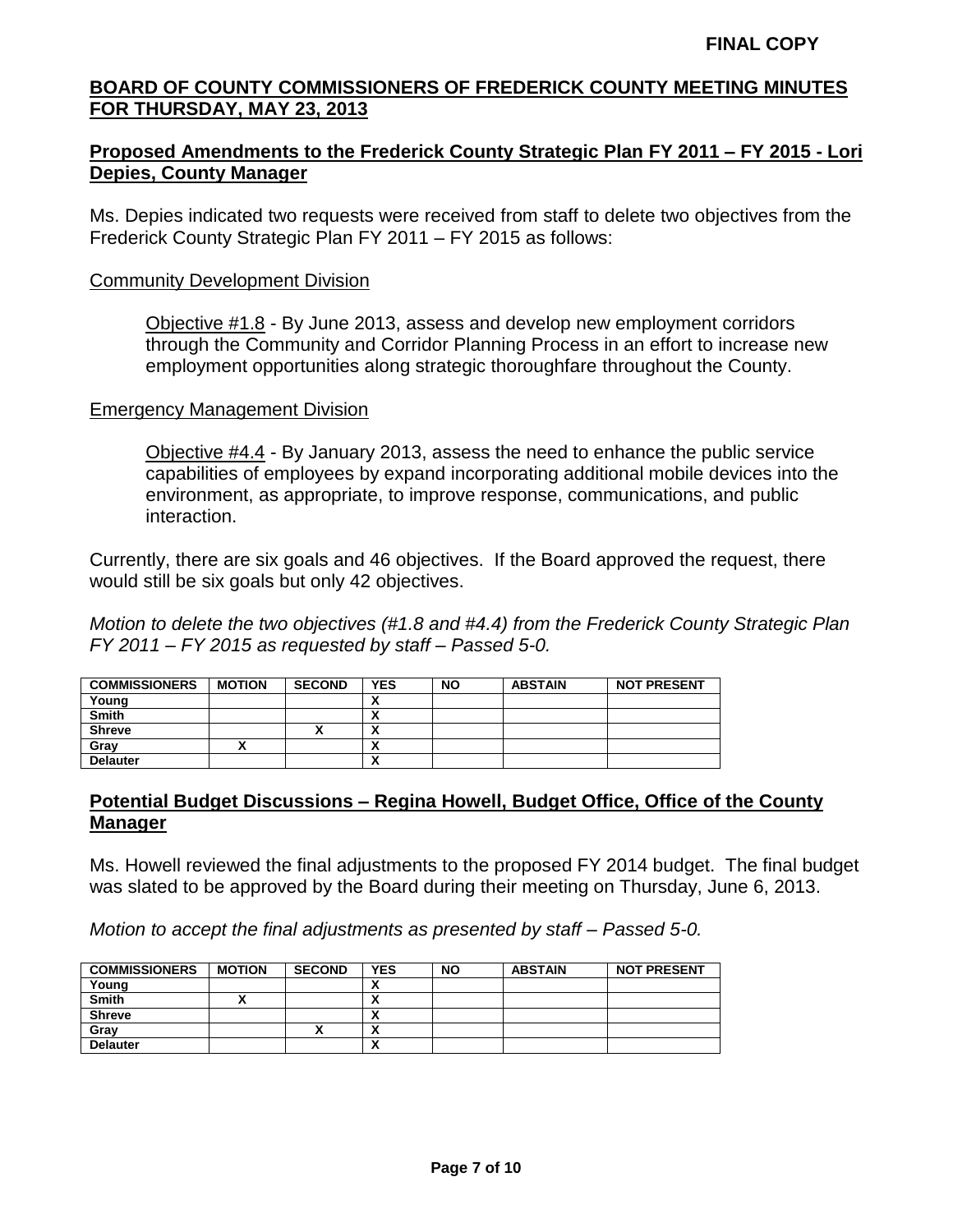### **COMMISSIONERS COMMENTS**

Commissioner Shreve reminded everyone of the event taking place this Saturday at Crumland Farms sponsored by Habitat for Humanity.

#### **PUBLIC COMMENTS**

None.

# **QUESTIONS - PRESS**

None.

### **CLOSED SESSION**

Maryland Annotated Code State Government Article § 10-508(a) (1) To discuss: (i) The appointment, employment, assignment, promotion, discipline, demotion, compensation, removal, resignation, or performance evaluation of appointees, employees, or officials over whom it has jurisdiction; or (ii) Any other personnel matter that affects one or more specific individuals.

**Topic** – To consider an appeal under the county's personnel rules.

*Motion to go into closed session – Passed 5-0.*

| <b>COMMISSIONERS</b> | <b>MOTION</b> | <b>SECOND</b> | <b>YES</b> | <b>NO</b> | <b>ABSTAIN</b> | <b>NOT PRESENT</b> |
|----------------------|---------------|---------------|------------|-----------|----------------|--------------------|
| Young                |               |               |            |           |                |                    |
| <b>Smith</b>         |               |               |            |           |                |                    |
| <b>Shreve</b>        |               | ́             |            |           |                |                    |
| Grav                 |               |               | Δ          |           |                |                    |
| <b>Delauter</b>      |               |               | ↗          |           |                |                    |

# **ADJOURN**

The meeting adjourned at 1:00 p.m.

Joyce M. Grossnickle Administrative Officer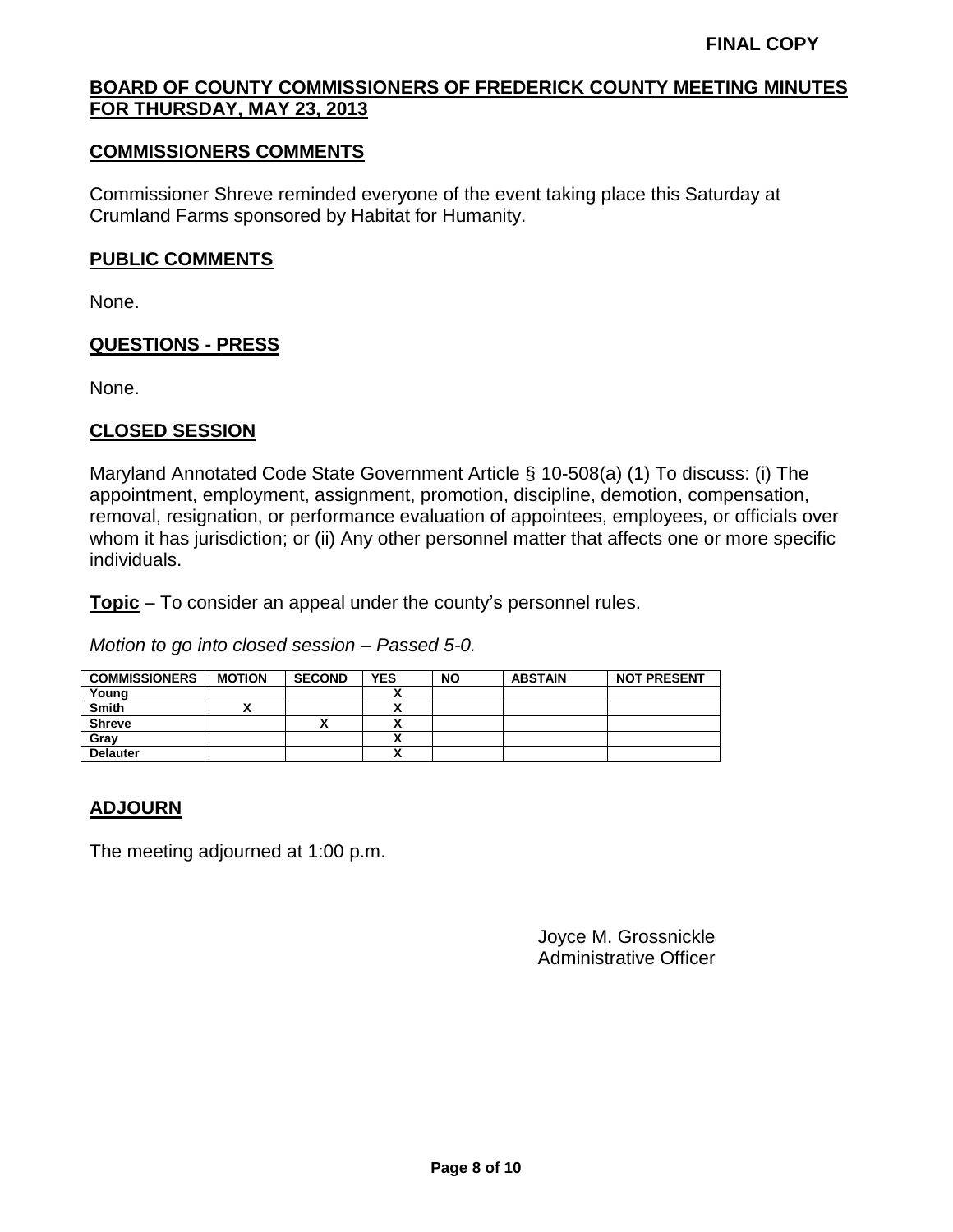## **FORM OF STATEMENT FOR CLOSING THE MEETING OF THURSDAY, MAY 23, 2013**

# **STATUTORY AUTHORITY TO CLOSE SESSION**

#### **State Government Article §10-508(a):**

(1) To discuss: (i) The appointment, employment, assignment, promotion, discipline, demotion, compensation, removal, resignation, or performance evaluation of appointees, employees, or officials over whom it has jurisdiction; or (ii) Any other personnel matter that affects one or more specific individuals.

#### **Motion:**

Upon a motion by Commissioner Smith, seconded by Commissioner Shreve, the Board voted 5-0 to go into closed session under the Maryland Annotated Code State Government Article § 10-508(a) (1) To discuss: (i) The appointment, employment, assignment, promotion, discipline, demotion, compensation, removal, resignation, or performance evaluation of appointees, employees, or officials over whom it has jurisdiction; or (ii) Any other personnel matter that affects one or more specific individuals.

#### **Time and Location:**

1:00 p.m. – First Floor Hearing Room, Winchester Hall

# **Topic to be Discussed:**

To consider an appeal under the county's personnel rules.

\_\_\_\_\_\_\_\_\_\_\_\_\_\_\_\_\_\_\_\_\_\_\_\_\_\_\_\_\_\_\_\_\_\_\_ Joyce Grossnickle, Administrative Officer